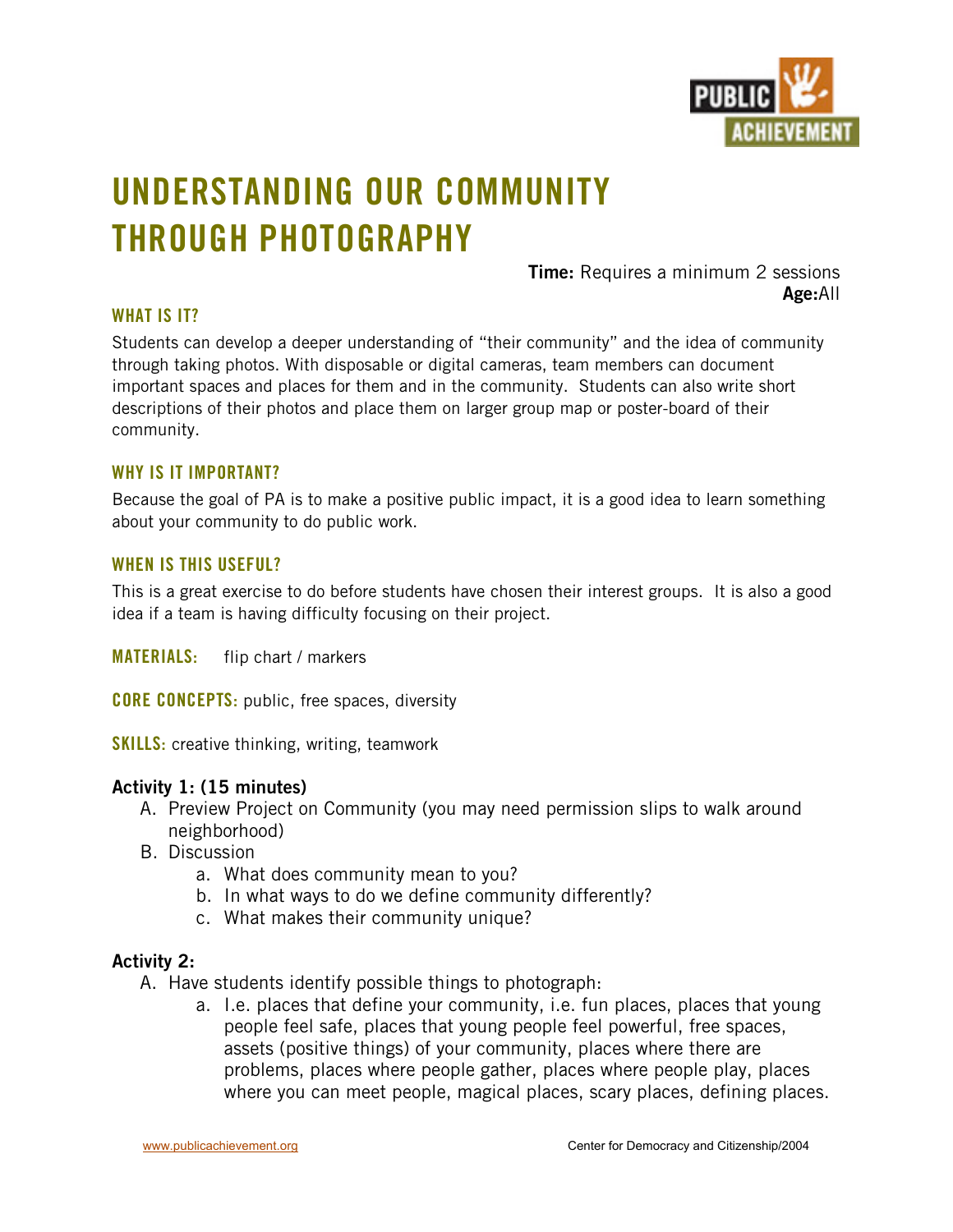

- B. Optional activity: Creation of map of community
	- i. students can create maps of their surrounding communities, labeling the places that they are going to photograph
	- ii. teachers can provide maps for students

\*For more on making maps see page 88 of http://www.publicachievement.org/pdf/techtools/pac-itt.pdf \*\*A good resources for street maps and directions are MapQuest **www.mapquest.com** , Map Blast **www.mapblast.com**, Yahoo Maps **http://maps.yahoo.com ,** Maps on Us **www.mapsonus.com** 

# **Activity 3:**

A. Lesson on how to use cameras / Practice using cameras.

# **Activity 4:**

- A. This may require volunteers
- B. Make "shot list" with map, though let students know that they may find other places to photograph as they walk.
- C. Discuss rules for walking the neighborhood and taking photos
- D. Have students work in small groups to take photographs. This can either be done as a class or in small groups sequentially.

# E. **Reflection:**

- i. What was it like to walk around your neighborhood with cameras?
- ii. Did people take that they did not plan on taking? Why these? What do they capture?
- iii. How did people see their community differently when they were taking photos?

# **Activity 5:**

- A. Students sort photos, labeling each one and deciding which 1-3 are best.
- B. Each student or group of students can then place photos on map, or on posterboard defining community.
- C. For each photo they select, students will then need to write a paragraph describing the photo, why they took it, and what it represents in their community.
- D. Photos can then be placed on large map of community or poster board.

# E. **Reflection:**

- i. What was it like to do a project that required many steps
- ii. Do you think about the finished product? Is this what you imagined it would be?
- iii. How do you think about your community differently as a result of this project